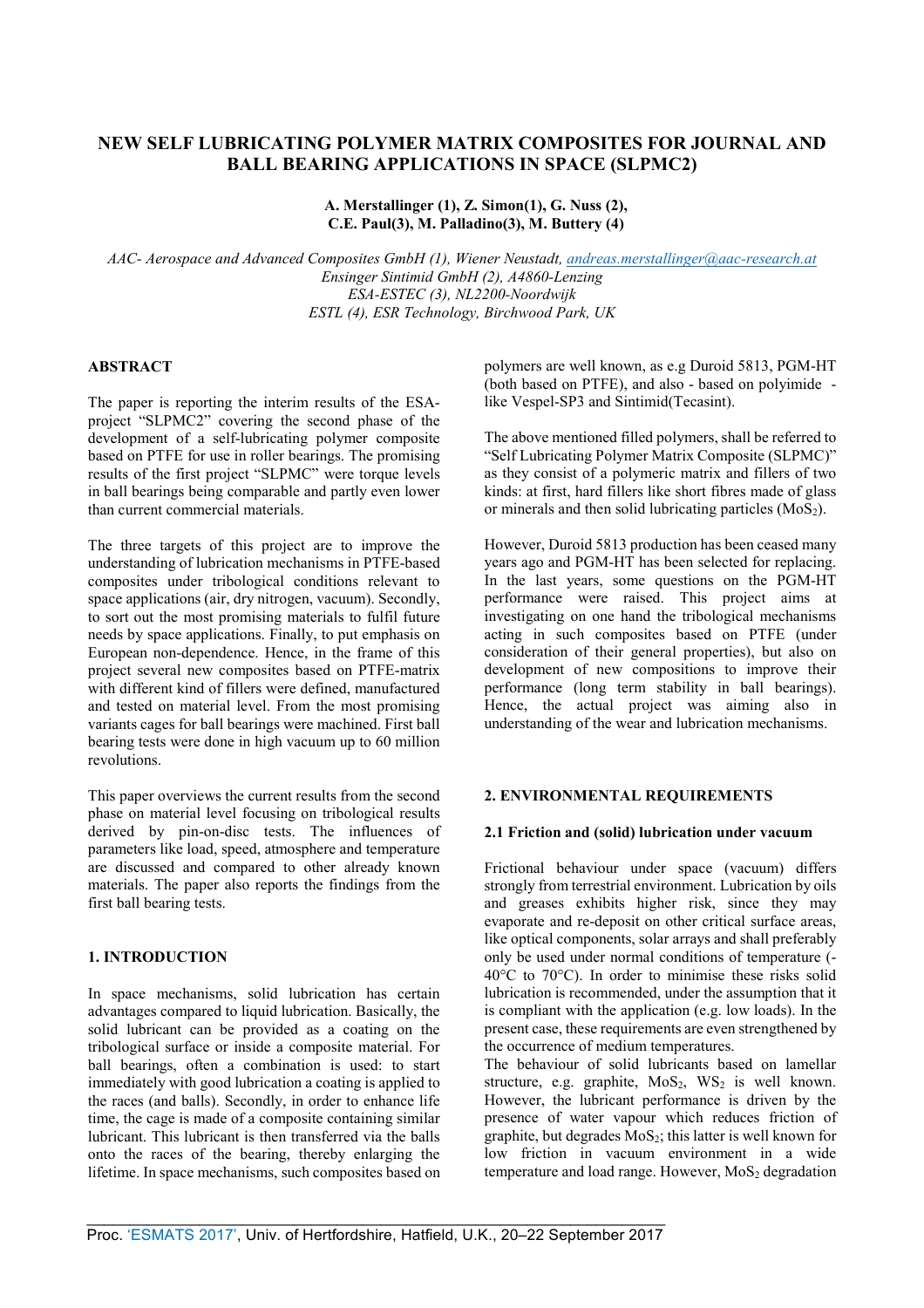due to humidity is inherent, but also well documented [1]. Polymers, e.g. PTFE, can also act as solid lubricants. However, viscoelastic behaviour, local heterogeneities and the temperature dependent microstructure may result in complex frictional behaviour.

### **2.2 Rationale for selection of fillers**

Main objective of this second phase development is to further optimise the composition, i.e. the type and content of the fillers towards a stable friction and wear. Secondly, to replace current raw materials supplied by UScompanies by European variants / suppliers.

The target in PTFE-composites is to optimise the wear of the PTFE itself towards low but steady value while keeping low friction. "Low" means that a certain wear is needed to enable the formation of a transfer film on the races in a ball bearing. This enables the low torque. Using pure PTFE would lead to the lowest friction but also to excessive wear, resulting in unacceptable lifetime of space applications. A second aspect is the appearance of the transfer film. There is still an ongoing discussion on the optimum characteristics of such a transfer film.

From literature and first results, hard fillers are necessary to steer this wear process in terms of transfer film shape and of its amount. According to literature [2], hard fillers reduce sub-surface deformation and "crack propagation". [3] reports that the shape of fillers steer the shape of the transfer film. Round fillers are reported to allow a thicker transfer film accompanied by too high wear. Long fillers like glass fibres are preferred for thin transfer films. However, they may lead to scratching of the counterpart. In order to overcome this risk, a solid lubricant maybe added  $(MoS<sub>2</sub>)$ . In materials like Duroid5813 and PGM-HT, glass fibres are used in combination with  $MoS<sub>2</sub>$ . However, studies have also tackled other mineral fillers like particles or whiskers.

During first phase the most promising findings were:

- Composite material (C02) with PTFE/ Glass fibres/  $MoS<sub>2</sub>$  with medium amount of glass fibres shows similar friction and wear rate as references. C01 with higher amount showed slightly higher wear.
- Composite material  $(C09)$  with PTFE/MoS<sub>2</sub> and with mineral fibres of much smaller diameter, shows similar friction and wear rate than references, but even closer to Duroid5813.

#### **Conclusion on Ball bearing level**

(10 million revolutions, uncoated races, full AISI440C)

- Selected composites C01 (glass fibres) and C09/C29/C39 (mineral fibres) showed good machining of cages
- All materials displayed good torque and torque-noise behaviour during running, with material C29 performing significantly better than the others. Post investigation might indicate that the  $MoS<sub>2</sub>$  amount has influence on the transfer layer.
- Torque of composites (C01, C09 and C39) was found to be as low as for reference materials like PGM-HT, but it was significantly lower for C29.
- No remarkable wear was seen until 10 million revolutions
- Tested composites are already good candidates for bearing applications!

Summarising all results, it can be concluded that **promising alternatives to current commercial PTFE**based materials could be successfully manufactured. Moreover, candidates may allow a composition closer to Duroid than the current commercial materials enabling **even lower torque in first ball bearings tests**.



*compared to literature (for PGM-HT) [4]*

Following this first phase, the filler types were reselected as most promising for the composites in this study:

- Glass fibres only as reference
- Mineral fibres with smaller diameter  $\&$  varying length (European variants)
- Soft fibres (Aramid)
- $MoS<sub>2</sub>$  is kept in addition to hard fillers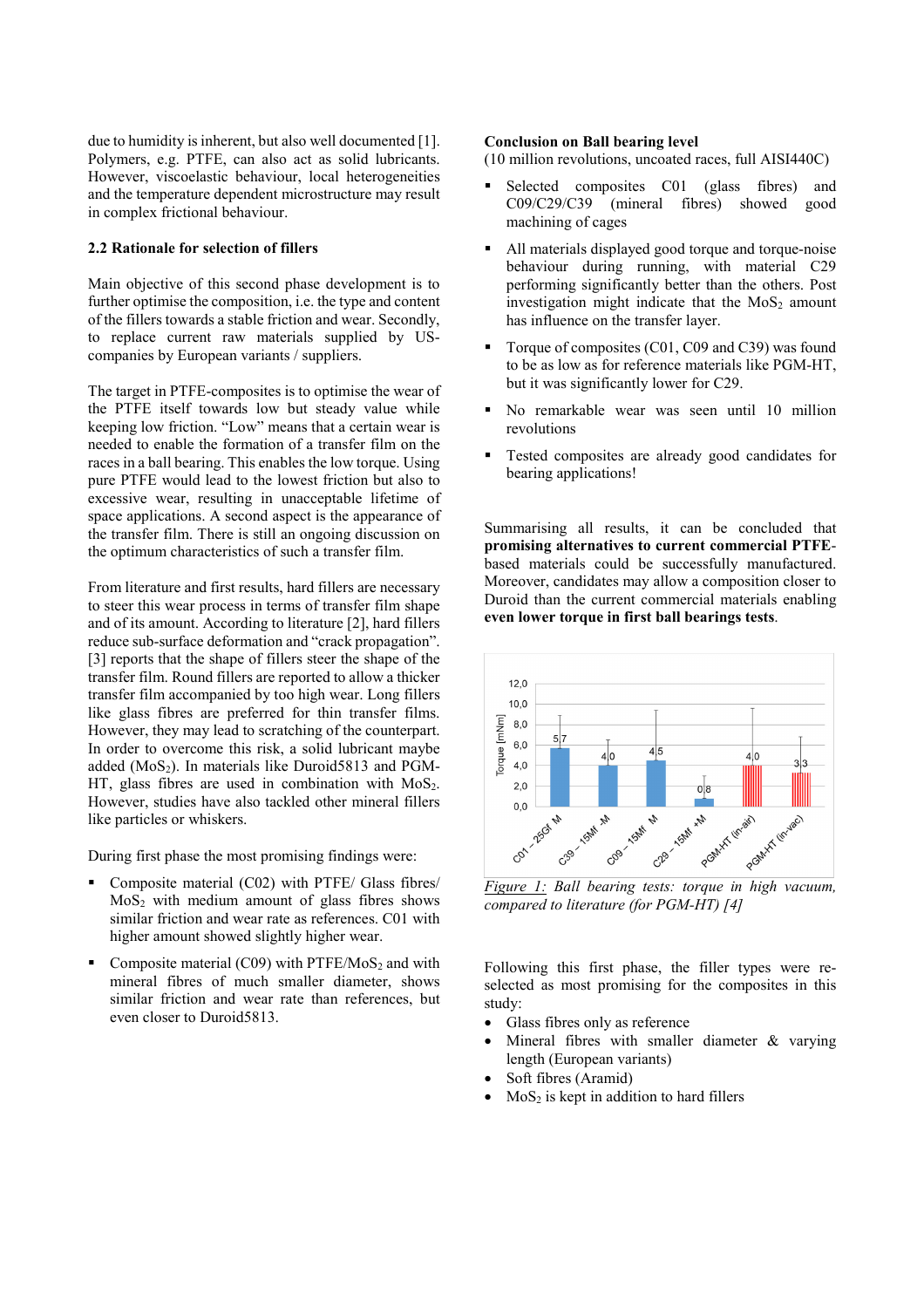#### **2.3 Requirements for use of polymers in space**

For use of materials in space, the European Cooperation for Space Standardisation (ECSS) has defined a checklist [5]. However, in the framework of this ESA-Project, as different filler combinations shall be studied, only "core-properties" were investigated out of [6]i.e.:

- Density and Microstructure
- Outgassing according to ECSS-Q-70-02
- Tensile properties and hardness (ShoreD)
- Thermal expansion
- Friction and wear (by Pin-on-Disc)
- Ball bearing tests

Although all these properties were measured, this paper focuses on friction, wear and ball bearing tests.

### **3 EXPERIMENTAL**

#### **3.1 Materials and manufacturing**

There is a large number of international manufacturers of PTFE-based composites. Most of the PTFE-based composites are usually produced by Free-Form-Sintering (FFS): the PTFE powder is cold pressed in a mould and afterwards free-form-sintered in an oven. The sinteringprocess is necessary for the composites to achieve the final strength of the semi-finished or finished parts.

Another process for the production of PTFE-based composites is called HCM, Hot Compression Moulding. This high-pressure sintering method is similar to the methods used in powder metallurgy, using a press and heating moulding dies. The applied pressure and temperature profile has to be adapted to the material processed and to the dimensions of the die, since a uniform heat penetration and compaction of the material (composite) is important. This HCM method can produce plates with dimensions of for example 1000 mm x 300 mm and thickness of up to 100 mm. The HCM process was selected as it enables higher strength.

The compositions selected for the study are shown in *Table 1*. All composites labelled "Cxx" were produced by the HCM-method by ENSINGER SINTIMID GmbH. Reference materials were provided by suppliers from Europe (F1) and US (P2) but without detailed information on the composition. ENSINGER also machined the specimen needed for material testing tensile, CTE and friction testing.

| <b>Designation of</b> | <b>Fillers types</b>      | <b>Comment on fillers</b>            |  |  |
|-----------------------|---------------------------|--------------------------------------|--|--|
| grade                 |                           | (amount, size)                       |  |  |
| Pure PTFE             |                           |                                      |  |  |
| C01-25Gf10M           | 25% Gf / MoS <sub>2</sub> | Glass fibre $\varnothing$ 13µm       |  |  |
| C02-20Gf10M           | 20% Gf / MoS <sub>2</sub> | Glass fibre $\varnothing$ 13µm       |  |  |
| C03-15Gf10M           | 15% Gf / MoS <sub>2</sub> | Glass fibre $\varnothing$ 13µm       |  |  |
| C09-15Mf10M           | 15% Mf / MoS <sub>2</sub> | Mineral fibre $\varnothing$ 3µm (US) |  |  |
| $C10-10CNF$           | 10% CNF                   | Carbon Nano Fibres Ø0,1µm            |  |  |
|                       |                           |                                      |  |  |
| $C23-15Gf+M$          | $GF/ + MoS2$              | Increased amount of MoS <sub>2</sub> |  |  |
| C33-15Gf -M           | $GF / - MoS2$             | Decreased amount of MoS <sub>2</sub> |  |  |
| C29-15Mf +M           | $Mf$ / + $MoS2$           | Increased amount of MoS <sub>2</sub> |  |  |
| C39-15Mf -M           | $Mf / -MoS2$              | Decreased amount of MoS <sub>2</sub> |  |  |
| C49-MfA M             | MFa / MoS <sub>2</sub>    | Similar to C09 but with              |  |  |
|                       |                           | Mineral fibres from EU               |  |  |
| $C59-MfA+M$           | $MFa / + MoS2$            | Similar to C09 but with              |  |  |
|                       |                           | Mineral fibres from EU with          |  |  |
|                       |                           | increased amount of MoS <sub>2</sub> |  |  |
| C71-15Af M            | $Af/ + MoS2$              | Composition as C09, aramid           |  |  |
|                       |                           | fibres, with $MoS2$                  |  |  |
| Ref-P2                | Gf & $MoS2$               | Glass fibre $\varnothing$ > 25 µm    |  |  |
| $Ref-F1$              | Gf & MoS <sub>2</sub>     | Glass fibre $\varnothing$ 15-25µm    |  |  |
| Ref-duroid5813        | Gf & MoS <sub>2</sub>     | Glass fibre $\varnothing$ < 10 µm    |  |  |

 *Table 1: Compositions manufactured by ENSINGER and selected for testing. Reference materials P2, F1 and Duroid5813 (all Matrix: PTFE, composition for Refmaterials not known, fibre size derived from cross sections)* 

#### **3.2 Tribological test devices and parameters**

For testing of friction and wear a **High Vacuum Tribometer** based on a Pin-On-Disc configuration was used (*Figure 2*). Test atmosphere were air, vacuum and nitrogen; the tribometer is also capable of running under Martian atmosphere (6mbar of  $CO<sub>2</sub>$ ). A heating/cooling system enables testing between -100°C and +300°C. Friction forces could be resolved by  $\pm$ /- 0.02N. The software enables full control of the test as well as several motion types, like unidirectional or oscillating.

Pins were machined from all materials with spherical tips of curvature 18 mm. Two loads were applied: 1N and 5N. The lower load was selected to achieve a mean Hertzian contact pressure at beginning of the test of 2/3 of the yield strength of the polymer [7]. From this requirement and the curvature radius of 18 mm, the calculated loads were 1-2 N for low load. To compare with references tests, 5N loading was also applied (Testing in [8] was done at 5,5N at radius of 18mm for PGM-HT, Duroid). Further parameters for friction tests were: oscillating motion (stroke approx. 20mm), speed 0.1 m/s, environment (air with 50%rH, vacuum  $10^{-6}$  mbar, nitrogen), temperatures (-80, 20 and +80°C). As counter material, a stainless high carbon steel (AISI440C) was selected. The discs were grinded before friction testing to Ra~0.1µm. All samples were ultrasonically cleaned before testing.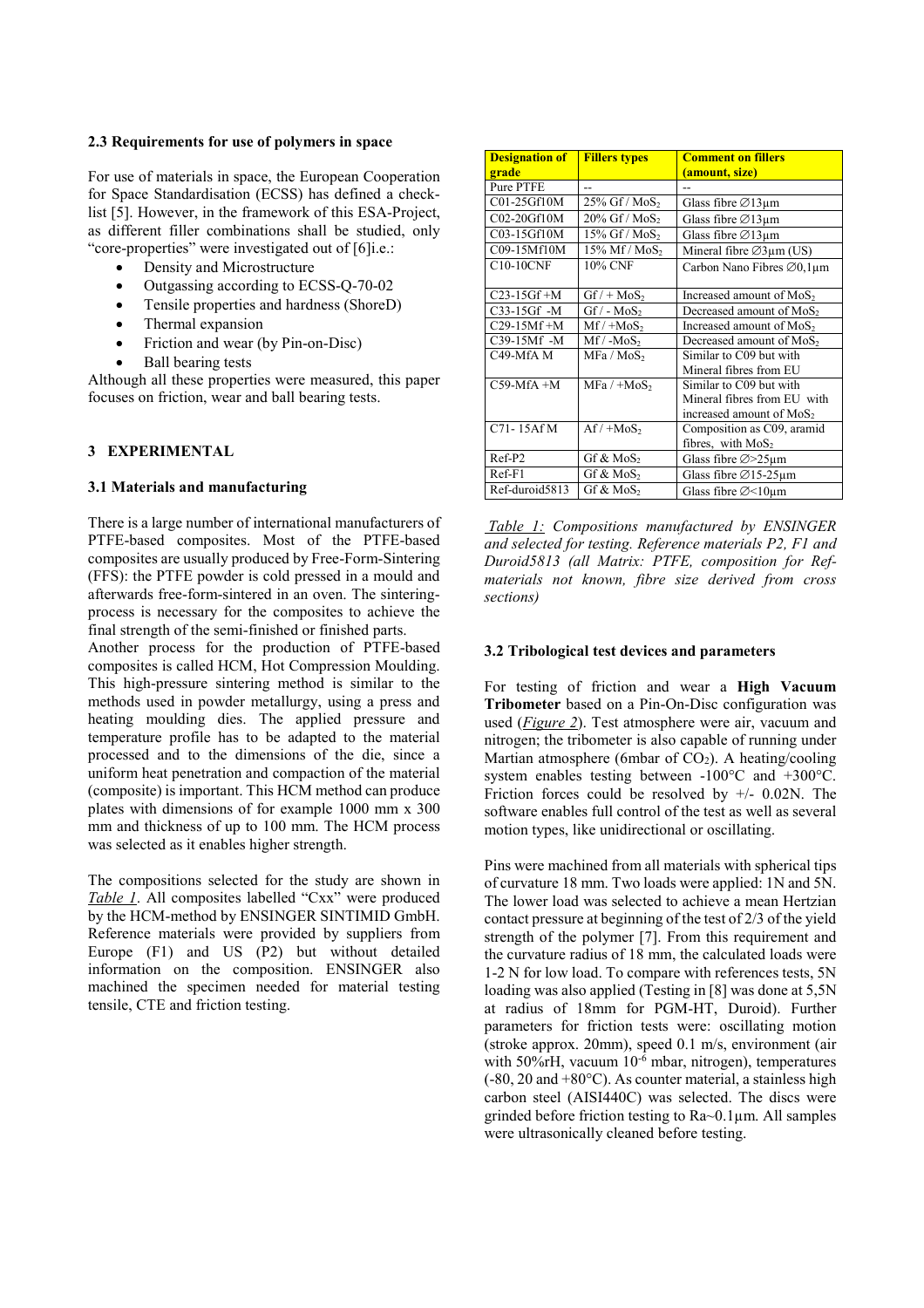|                | <b>Text case Environment</b> | Temp.<br>$\mathop{^{\circ} \mathbf{C}}$ | Load | <b>Speed</b><br>[m/s] |
|----------------|------------------------------|-----------------------------------------|------|-----------------------|
| X <sub>0</sub> | Air $(50\%$ rH)              | 20                                      |      | 0,1                   |
| X1             | High vacuum                  | 20                                      |      | 0,1                   |
| X <sub>3</sub> | Dry N <sub>2</sub>           | 20                                      |      | 0,1                   |
| X <sub>4</sub> | High vacuum                  | 20                                      |      | 0,1                   |
| X <sub>5</sub> | High vacuum                  | 20                                      |      | 0.05                  |
| X <sub>6</sub> | High vacuum                  | $+80$                                   |      | 0,1                   |
| X7             | High vacuum                  | $+80$                                   |      | 0,1                   |
| X9             | High vacuum                  | $-80$                                   |      | 0,1                   |

*Table 2: Test cases for PoD-Tests in vacuum tribometer* 



*Figure 2: High Vacuum Tribometer (Inside view). Pin and disc holding, heating system not shown.* 

### **4 RESULTS on MATERIAL LEVEL**

#### **4.1 Tribological Screening of composites (PoD)**

Friction coefficient as function of test duration was found to be similar to previous tests [4]: as overall behaviour a slight running-in with increase of friction until approximately 200m sliding distance is seen. After that, in most cases, the friction coefficient stabilises in a range of 0.2-0.3. The "steady-state" friction level is generally very similar between the environments humid air (50%rH) and vacuum.

Tests were done in all relevant environments (humid air, high vacuum and dry  $N_2$ ). In high vacuum also temperature was varied from -80°C to room temperature and up to  $+80^{\circ}$ C. From these plots of friction coefficient. an average was calculated for the steady state phase. In *Figure 3* these average friction coefficients are shown for each tested composition in all test cases. In several cases multiple parallel tests were done to proof reproducibility. Such representation allows performing an assessment of the dependence between friction coefficients and testing parameters. Due to the high number of tests, no details on

each test are given, but just deviations are highlighted: a material must be useable in all environments.

The friction coefficient for the new composites with European mineral fibres (C49, C59) shows fairly the same behaviour as the reference materials from the previous project: scattering between 0,18-0,30. There is no clear dependence on environment, temperature or load (1 and 5N) visible. This means that the new composites based on European mineral fibres or even with aramid fibres are promising from view of friction coefficient. *Figure 3* and *Figure 4* show also the values for composites  $C03$  (glass fibres/ $MoS<sub>2</sub>$ ) and  $C09$  (mineral fibres/ $MoS<sub>2</sub>$ ) as reference [4].

In addition to previous test campaigns, also friction at low temperature (-80°C) was measured: values for all tested variants were in the known range (0,2-0,3).

**Friction coefficient (steady state)** 



*Figure 3: Friction coefficient for new composites based on European mineral fillers (C49, C59) and aramid fibres (C71) compared to US based mineral fibres (C09) and glass fibres (C03): Friction in all test cases in range 0,18-0,30.* 

In two cases (C03 and C59) a very low friction coefficient was found. This effect was discussed as "super-low-friction" regime [4]. It appears at unpredictable times of sliding. A clear relation to composition or test parameters could not yet be established. The super-low-friction regime is found preferably at low loads (1-2N) with friction coefficients in range of 0.07-0.12. It has to be said, that this superlow-friction regime was not reproducible. This friction coefficient is close to that of pure PTFE or pure  $MoS<sub>2</sub>$ . This effect is not reported in literature [9] on Duroid5813 or PGM-HT. However, testing in [9] was done at higher loads.

#### **4.3 Wear**

*Figure 4* shows the wear rates for the investigated composites. The wear rates were determined by measuring the diameter of the contact areas on the pins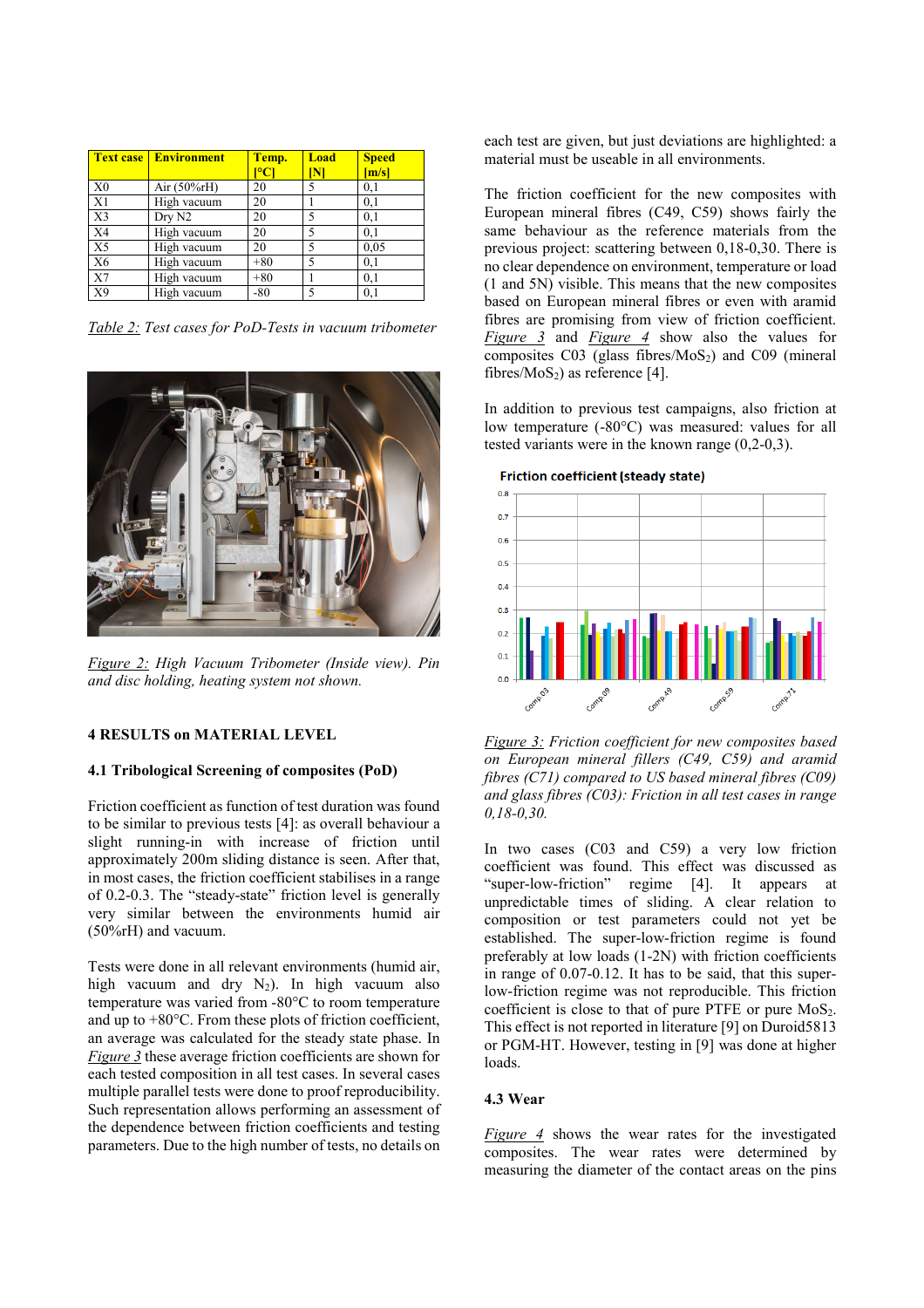after testing. From that the lost volume was calculated. Generally, all compositions show reasonable low wear rates in range of 1 to  $20x10^{-6}$  mm<sup>3</sup>/Nm which is rather low compared to pure PTFE  $(>>10^{-4}$  mm<sup>3</sup>/Nm). (For details please refer to [4].)

As target, the range of wear rate for Duroid 5813 was taken  $(10-20x10^{-6}$  mm<sup>3</sup>/Nm). It can be seen, that the measured wear rates are mostly slightly less than the targeted range of  $10-20x10^{-6}$  mm<sup>3</sup>/Nm. Overviewing the results, composite C59 shows slightly higher wear rates than C49 or C09. On the other hand, wear of C71 (aramid fibres) was found to be too high.



*Figure 4: Wear rates for new composites based on European mineral fillers (C49, C59) and aramid fibres (C71) compared to US based mineral fibres (C09) and glass fibres (C03).*

# **5. BEARING TESTS**

#### **5.1 Ball bearings**

First ball bearing tests were done by ESTL during previous project on C01 (glass fibres and  $MoS<sub>2</sub>$ ), C09 (mineral fibres and  $MoS<sub>2</sub>$ ) and two variants with higher  $(C29)$  and lower MoS<sub>2</sub> content  $(C39)$ . Cages were manufactured from the composites and full steel bearings (AISI440C type 7004) with races and balls were assembled. Neither races nor balls were coated with MoS<sub>2</sub>. No special running in was performed.

Test duration comprised 1000 revolutions in air followed by 10 million revolutions in high vacuum at RT. The bearings were loaded axially with 40N (850MPa on balls). Motion was unidirectional running at 150 rpm for the first part of the test and 300 rpm for the second part. Bearings were mounted in a back-to-back configuration, and test was started with 1,000 revolutions running in air prior to in-vacuum testing. Torque was measured at certain times over a few slow-speed (2rpm) reversals according to standard procedure. Each data point refers to the average value of this torque record.

*Figure 5* and *Figure 6* show the torque plots during vacuum testing. After around 300.000 revs, the composition C29 with higher  $MoS<sub>2</sub>$  content shows the lowest torque (*Figure 5*). The two other mineral fibres based composites  $(C09, C39$  with less  $MoS<sub>2</sub>$  content) might still be slightly lower than the C01 with glass fibres.



*Figure 5: Ball bearing tests: torque in high vacuum (detail showing start) [4]* 



*Figure 6: Ball bearing tests: torque in high vacuum (full test duration), C29 with higher MoS2 shows definitely lowest torque. [4]*

Following these first findings, the question on the development of the torque over longer testing durations was risen. The bearings with cages made of C29 and C39 were available in disassembled state after the post-test inspection. These bearings were re-assembled at AAC and re-loaded with 40N. With the AAC-ball bearing test device the test was continued under vacuum with 600rpm. Measurements of torque were done similarly to previous tests at 2rpm over 2 revs. *Figure 7* shows the evolution of the average torque for the two mineral based composite cages: for both composites the average torque measured at ESTL was found during continuation of test at AAC, composite C39 (less  $MoS<sub>2</sub>$ ) keeping the value closer to PGM-HT, and C29 (higher  $MoS<sub>2</sub>$ ) keeping the lower value. The test on C39 was continued up to 60 million revs without changing shape of torque.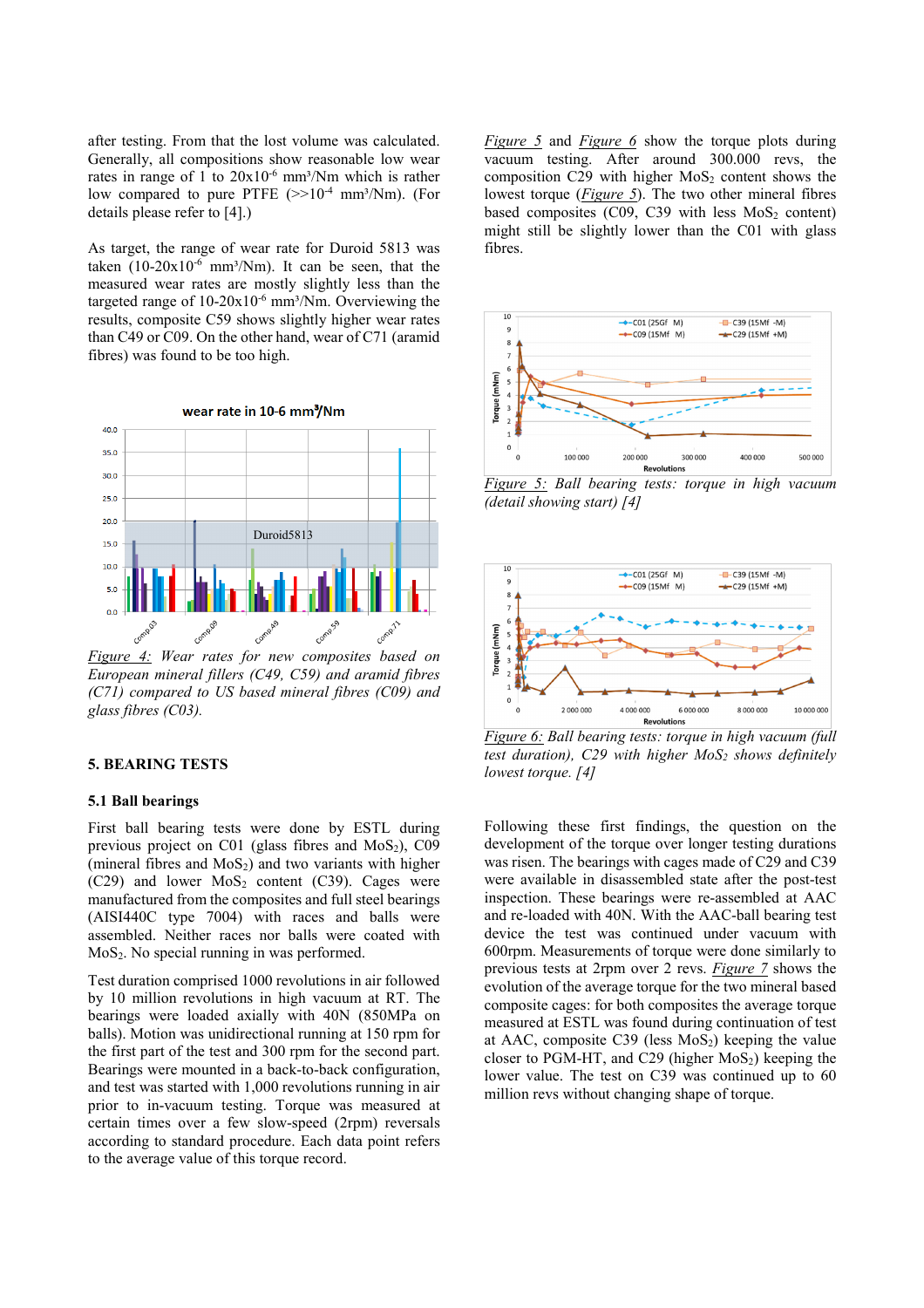

*Figure 7: Ball bearing tests in high vacuum on mineral fibre based composites: C29 with higher MoS2 shows definitely the lowest torque. (Tests until 10mio rev done at ESTL)*

Due to time saving issues, bearings with cages based on glass fibres and varying  $MoS<sub>2</sub>$  content were also manufactured in the previous project, but were finally not selected for testing. Considering the results of mineral fibre filled compositions the question was risen, whether higher  $MoS<sub>2</sub>$  content also improves torque in glass fibres based composites.



*Figure 8: Ball bearing tests in high vacuum: on glass fibres based composites: C23 with higher MoS2 shows low torque, but more noise. (Test of C01 done at ESTL.)*

*Figure 8* shows the average torque as function of revolutions for those two sets of bearings: C23 is composed of glass fibres and higher amount of  $MoS<sub>2</sub>$ , C33 has the same glass fibres amount but less  $MoS<sub>2</sub>$ . C01 is a reference test done by ESTL in previous project (higher glass fibres content and medium  $MoS<sub>2</sub>$ ). It can be seen, that the composites with less glass fibres (C23, C33) show lower torque. In particular, the C23 (with aeven higher amount of  $MoS<sub>2</sub>$ ) shows the lowest torque. However, the torque is still more noisy compared to C29

(same composition, but C29 is based on mineral fibres, *Figure 7*). For C33 (lower amount of  $MoS<sub>2</sub>$ ), the torque increases after some 5 million revolutions. Test on C23 was continued up to 70 million revvolutions (*Figure 9*). At the beginning, also a low torque level was seen (this composite has also a high amount of  $MoS<sub>2</sub>$ ). However, after about 30 million revs, the torque started to increase and levelled out to a value similar to  $C_3$  (less  $MoS_2$ ).



*Figure 9: Ball bearing tests in high vacuum: on glass fibres based composites: C23 with higher MoS2 shows later an increase of torque. (Test of C01 done at ESTL.)*

To compare the performance shown in those first generation ball bearing tests, average torques can be calculated and compared to reference material P2. It can be seen that the composite C01 with glass fibres shows the highest torque 5,7mNm (*Figure 1*). The new composites show torque levels in the range of 4mNm, being close to the torque of PGM-HT (vac tempered).

Lower torque levels were found for composites with lower amount of glass fibres (C23,C33) but only for limited test durations (*Figure 8*). The torque level then increased in the range of 4mNm.

Only composite C29 with an increased MoS<sub>2</sub>-content and mineral fibres shows definitely a lower torque with lower noise compared to all others, including PGM-HT (vac tempered).

### **6. CONCLUSION**

The first main objective of this second development phase was to refine compositions for self lubricating materials (like e.g. Duroid5813, PGM-HT).

The new composites were designed to target low friction and appropriate wear in vacuum from -80°C to until +80°C and, as minor objective, low friction in air too.

Overall, out of 8 composites, 6 could be manufactured successfully. Out of all these materials, test specimen could be machined with proper accuracy and surface